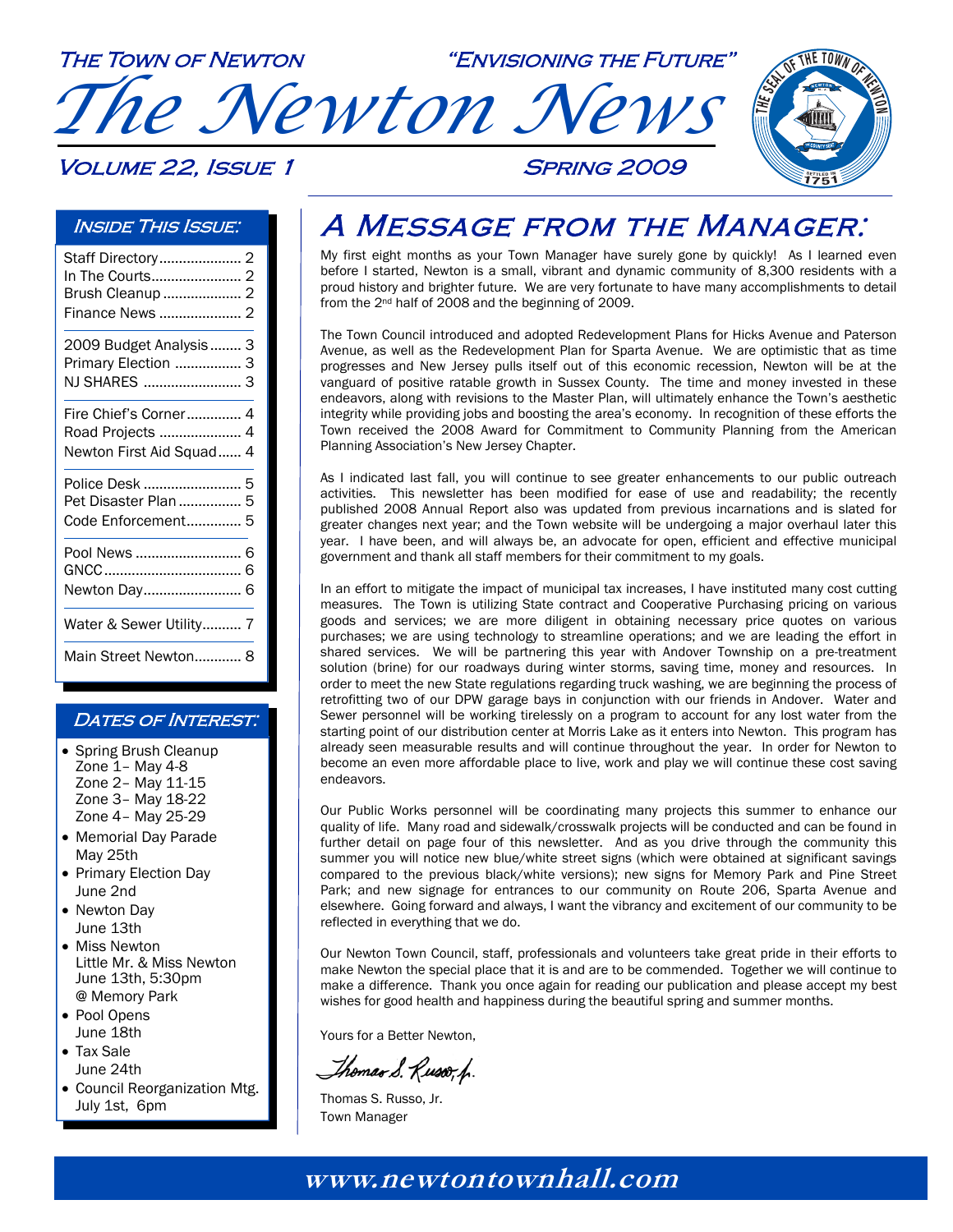### STAFF DIRECTORY

The staff of the Town of Newton is here to assist the public whenever possible. Please use the following list of extensions when dialing 973-383-3521 to contact a municipal staff member or department.

- 221 Deputy Municipal Clerk
- 224 Manager's Office
- 225 Tax Assessor
- 226 Deputy Town Manager
- 227 Planning/Zoning
- 228 Comm. Dev./Recreation
- 230 Fire Prevention Official
- 231 Construction Department
- 232 Municipal Clerk
- 233 Treasurer
- 236 Deputy Court Administrator
- 239 Tax Collector
- 240 Water/Sewer Collector
- 241 Finance Officer/CFO
- 242 Court Administrator
- 243 Fire Prevention Secretary
- 244 Recreation Supervisor

#### OTHER NUMBERS

| <b>Public Works Garage</b> | 973-383-4160 |
|----------------------------|--------------|
| <b>Recycling Center</b>    | 973-383-1521 |
| <b>Memory Park Pool</b>    | 973-383-2810 |
| Waste Water                |              |
| <b>Treatment Plant</b>     | 973-383-2090 |
| <b>Police Department</b>   |              |
| (Non-emergency)            | 973-383-2525 |

#### THE 2008-2009 NEWTON TOWN COUNCIL

Joseph Ricciardo, Mayor E. Kevin Elvidge, Deputy Mayor Thea Unhoch, Councilwoman Kristen Becker, Councilwoman Helen Le Frois, Councilwoman Reorganization to be held July 1st

Thomas S. Russo, Jr., Manager Lorraine A. Read, Clerk

# BRUSH CLEANUP…

The DPW crew will pick up brush, small tree limbs, and bagged vegetative yard debris during the month of May.

#### \*PLEASE TAKE NOTE OF THE NEW SCHEDULE FOR PICKUP\*

Pickup will follow the Recycling pickup schedule. Zone 1 will be picked up the week of May 4th. Zone 2 the week of May 11<sup>th</sup>. Zone 3 the week of May 18<sup>th</sup>. Zone 4 the week of May 25th. Please cooperate by making sure debris is bagged correctly and is placed at the curb by 7:00am on the Monday morning of your Zone pickup week.

Tree limbs must be smaller than 4 inches in diameter. The clean up is intended for residents to clear away naturally occurring fallen winter brush and light pruning. Property owners are responsible for felled trees. Non-chippable items including leaves, vines, stumps and building material may not be set out for collection. Vegetative yard clippings must be in bio-degradable bags for collection at the curb. All yard waste will be taken to the Sussex County Municipal Utilities Authority in Lafayette for disposal.

### In the Courts…

The Municipal Court holds regular sessions on the second and fourth Tuesday evenings each month at 6:00 p.m. for first appearance. Early disposition conferences are held on Tuesday at 9:30 a.m. Trials are conducted every Tuesday at 1:00 p.m.

The Newton Municipal Court offers payment of your tickets and your time payments thru the Web. For On-line payments options please log on to **www.nimcdirect.com**. The Newton Court has noticed an increase in payments received on the Internet. The Newton Court Code is 1915. Newton Court also accepts payments of traffic fines by credit card. These payments needs to be done in person.

For more information please contact the Court Administrator, Ann Rosellen @ 973-383-3521 ext. 242 or rosellen@newtontownhall.com.



# FINANCE…

#### Tax Assessment

Inspections for added assessments occur during the summer months on properties that have had recent additions or renovations. Billing for those added assessments are mailed by October 25th and payment is due by November 1st.

Anyone wishing to have their assessment reviewed for the 2010 tax year may contact the Assessor between October 1 and December 1, 2009.

#### Tax Collection

The tax sale for amounts owed for 2008 taxes or water and sewer accounts is planned to be held on June 24, 2009. This sale, which has previously been held in October, is being held earlier in the year in an attempt to collect revenues in a more timely fashion.

#### **Reminders**

June 1st is the due date for any senior citizen or disabled person who needs to file their 2008 Property Tax Reimbursement (PTR) Forms with the State. Please call 1-800-882-6597, Mon. – Fri., 8:30am – 4:30pm, for more details.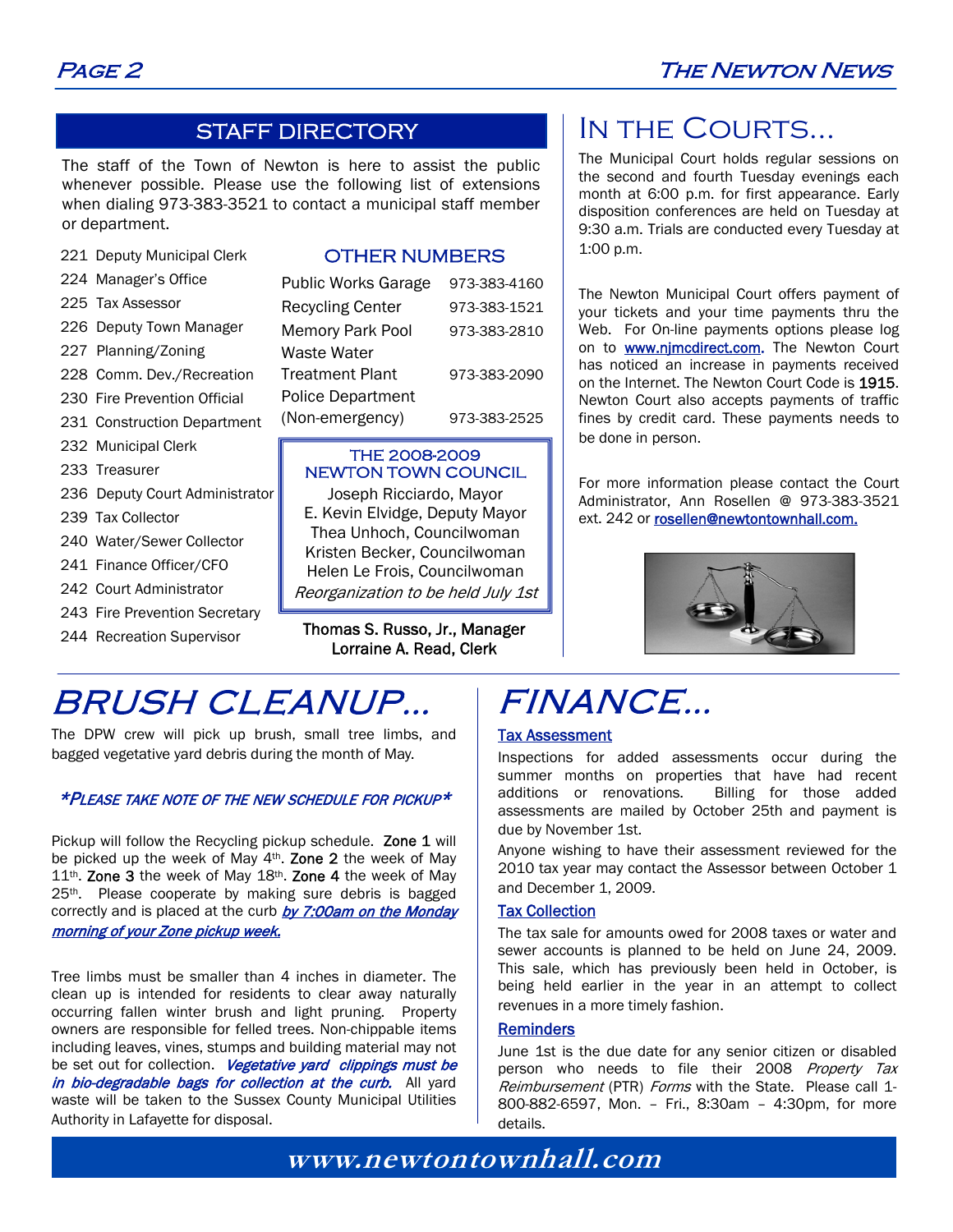### THE NEWTON NEWS ARE IN THE REAL PAGE 3

# TOWN MANAGER'S 2009 BUDGET ANALYSIS

#### OUR GUIDING PRINCIPLES

When preparing the municipal and water/sewer budgets, we are guided by focusing on 3 core areas. The first is a focus on improving cost effectiveness through increased staff productivity with a targeted use of part-time personnel, volunteers and technology. The second is a focus on protecting core services. We must always be cognizant of maintaining our exceptional reputation for delivering quality municipal services with an emphasis on doing the right things the right way. Finally, we are guided by a focus on revenue enhancement. This allows us to minimize tax increases on the overall community while forcing us to be more deliberative with user fees and shared services strategies with the County of Sussex and neighboring communities like Andover Township. Ultimately, all three core principles are inexorably tied to the prevailing ideology of enhancing mission achievement – making the Newton municipal organization the best it can be.

#### APPROPRIATIONS

Newton's 2009 Municipal Budget and Capital Improvement Program totals \$10,342,468. The Municipal government is a service based organization. Approximately 65% of the municipal budget provides funding for the salaries and benefits of 67 full-time and 56 part-time employees. The budget reflects the full funding of both PERS and PFRS. Although the option has been given to municipalities by the State of New Jersey to defer payments, I do not feel that it is prudent fiscal policy for Newton. Though the cost of providing health insurance continues to increase, the Town has, over a period of years, implemented policies requiring employees to share in health insurance premium costs for dependent coverage. These policies are necessary and will certainly continue for the foreseeable future. We are also undertaking a comprehensive review of our State Health Benefits Program as it compares to the North Jersey Municipal Employee Benefits Fund.

#### REVENUES IN SUPPORT OF THE BUDGET

State Aid has continued to decrease while the taxpayers of Newton have had to pick up where the State has left off. Local fees continue to fluctuate along with the ability of the Town to create a consistent level of fund balance. With State Aid and grant funding continuing to diminish, coupled with the reality of a tax base that is 25% exempt, it is an ever increasing challenge to maintain appropriate service levels and sound fiscal policies while mitigating any significant municipal tax increases. The Municipal Tax necessary to support the municipal organization, including the Reserve for Uncollected Taxes, is increasing for the 2009 year. The 2009 municipal tax rate will be .8352 vs .7602 from 2008, an increase of 7.5 tax points. The impact on the average assessed residential structure (\$269,000 assessed value) is \$201 per year or less than \$3.88 per week. This increase is the smallest municipal rate increase since 2003.

#### WATER AND SEWER

The Town maintains independent financial records for the Water and Sewer fund. Both functions are supported by customer billings and do not require property tax revenues to meet financial obligations. The Water and Sewer budget is proposed at \$4,160,000 for the 2009 year. The Water and Sewer budget provides service to over 2,600 accounts. The current rate structure continues to allow the Town to reserve funds for future capital improvements and the retirement of debt.

#### **SUMMARY**

It is my belief that the budget appropriations and revenue projections, as contained in the 2009 budget for Newton, will enable the Town to meet the public's demand and need for critical services. Furthermore, the budget is structured as a fiscally responsible document to ensure that the financial well-being of our municipal government is preserved.

# PRIMARY ELECTION

The primary election will be held on June 2, 2009. A **primary election** is an election in which voters of a political party select candidates for the general election.<br>This election is onen to all registered voters that ha primary election is an election in which voters of a This election is open to all registered voters that have lived in the County for at least 30 days prior to the election and that have declared a party affiliation or choose to declare an affiliation at the polls. If you wish to change your party affiliation it must be done 50 days prior to the primary election. Please contact the Municipal Clerk at 973-383-3521 extension 232 with any questions.

### NJ SHARES

financial crisis can happen to anyone, regardless of age, income or family situation. New Jersey SHARES is the only statewide, nonprofit 501 c (3) organization which provides grants to pay the utility bills of bouseholds i age, income or family situation. New Jersey SHARES is which provides grants to pay the utility bills of households in need through a statewide network of more than 173 community-based social service agencies operating out of 225 sites. For more information and assistance please contact Assemblywoman McHose's office at 973-300-0200 or by email **aswmchose@njleg.org.**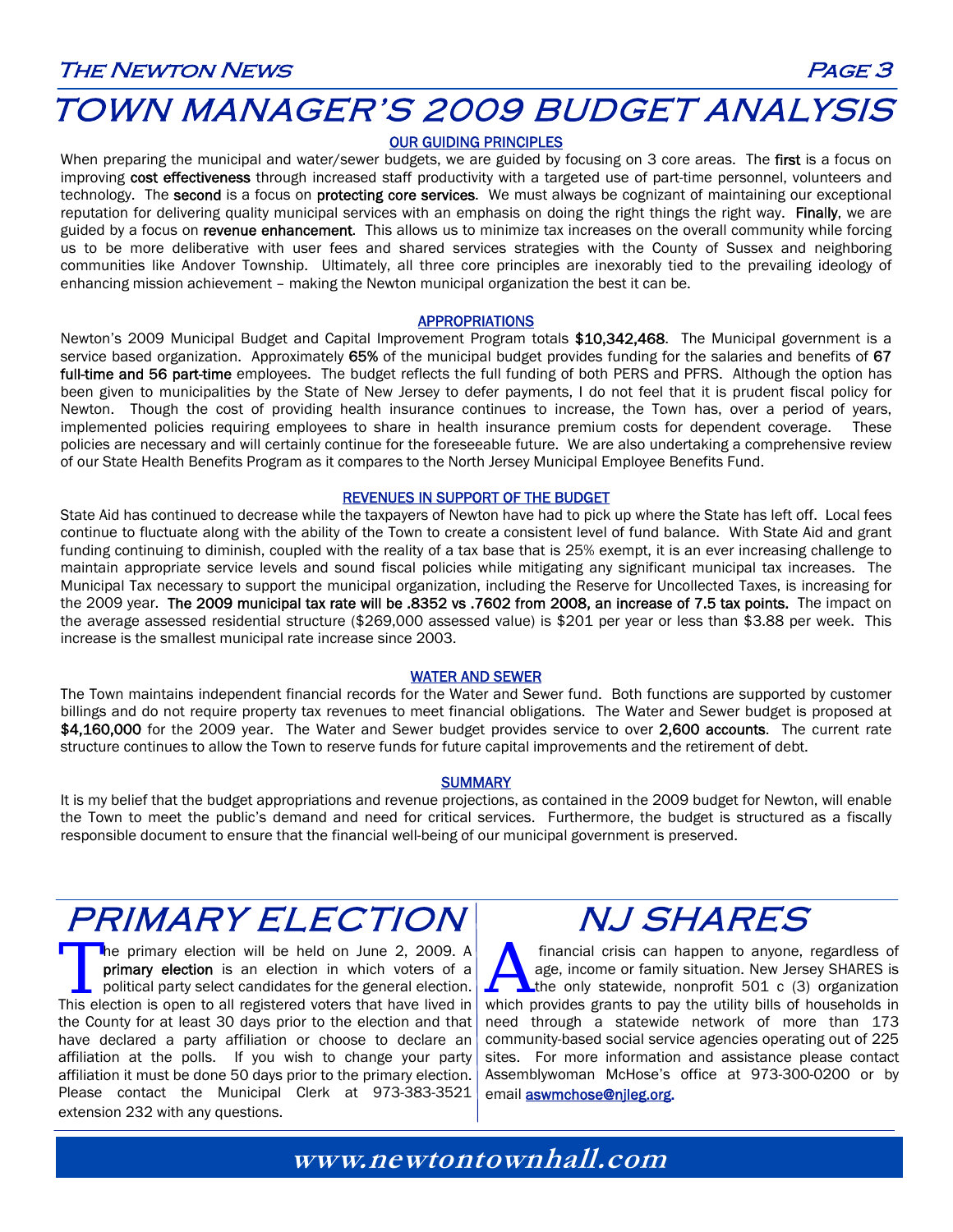### FIRE CHIEF'S CORNER

The Newton Fire Department would like to reminded everyone of some important safety tips when grilling during this barbeque season:

• Designate the grilling area a "No Play Zone", keeping kids and pets well away until grill

• Before using, position your grill at least 3 feet away from other objects, including the house and

equipment is completely cool.

any shrubs or bushes. Grills should not be used under covered porches or decks.

• Only use starter fluid made for barbecue grills when starting a fire in a charcoal grill.

Before using a gas grill, check the connection between the propane tank and the fuel line to be sure it is working properly and not leaking.

• Never use a match to check for leaks. If you detect a leak, immediately turn off the gas and don't attempt to light the grill again until the leak is fixed.

• Never bring a barbecue grill indoors, or into any unventilated space. This is both a fire and carbon monoxide poisoning hazard.

#### JUNIOR FIREFIGHTER PROGRAM

This program is open to all residents 14-17 years of age. The purpose of the program is to provide an opportunity to gain insight into the profession of firefighting and other public safety careers. This program will provide personal growth and self-confidence through education and training. For more information please contact Lt. Jean Bond at 973-383- 4746. Please leave your name and contact information.

### **Road projects**

#### The following are scheduled for resurfacing in 2009:

Adams Street

Jefferson Street

Jefferson Street (Washington St. to Halsted St. )

Washington Street

Lincoln Place

Sussex Street (Pine St. to Sparta Ave.)

Hamilton Street

North Park Drive

Mill Street Firehouse Parking Lot

#### Also scheduled for improvements are:

Mill Street Firehouse-

Concrete Sidewalks and Aprons

Trinity Street -

Concrete Sidewalks on West Side from Moran Street to County of Sussex Property

Please note that this list is current as of March 31, 2009 and may be changed by the Town of Newton without notice due to modifications in construction costs and engineering fees.

# FIRST AID SQUAD

The Newton First Aid Squad would like to thank all the good residents and businesses of Newton for their generous financial support over the years, however, now we need something different. We need new members as our



ranks are dwindling. Won't you please consider becoming an EMT, First Responder or Ambulance Driver? We Squad members all subscribe to the motto of "Neighbors helping Neighbors". We're your neighbors and you are ours… come join us help other neighbors! You can contact us at 973-383- 3377 and leave a message for Captain Kinney.

Stay well, enjoy the Spring & Summer and remember… when injured or ill we're only a telephone call away just dial "911" and your neighbor EMT will be there for you.

Your Squad, with the assistance of WalMart, is still offering bicycle flags for our town citizens bound to motorized wheelchairs in an attempt to increase their visibility while riding our streets and highways. Anyone interested can contact us for more information, at 973-383-3377, thank you.



Pictured here, at the Town Hall, are Andre L'Heureux, WalMart Store Manager and flag donator, Thomas S. Russo, Jr., Town Manager and Council Member Thea Unhoch, Squad member Xavier Izquierdo and Squad Captain Irving (Irv) Kinney, Jr., presenting a 6-foot tall bike flag to one of our many mechanized wheelchairbound citizens.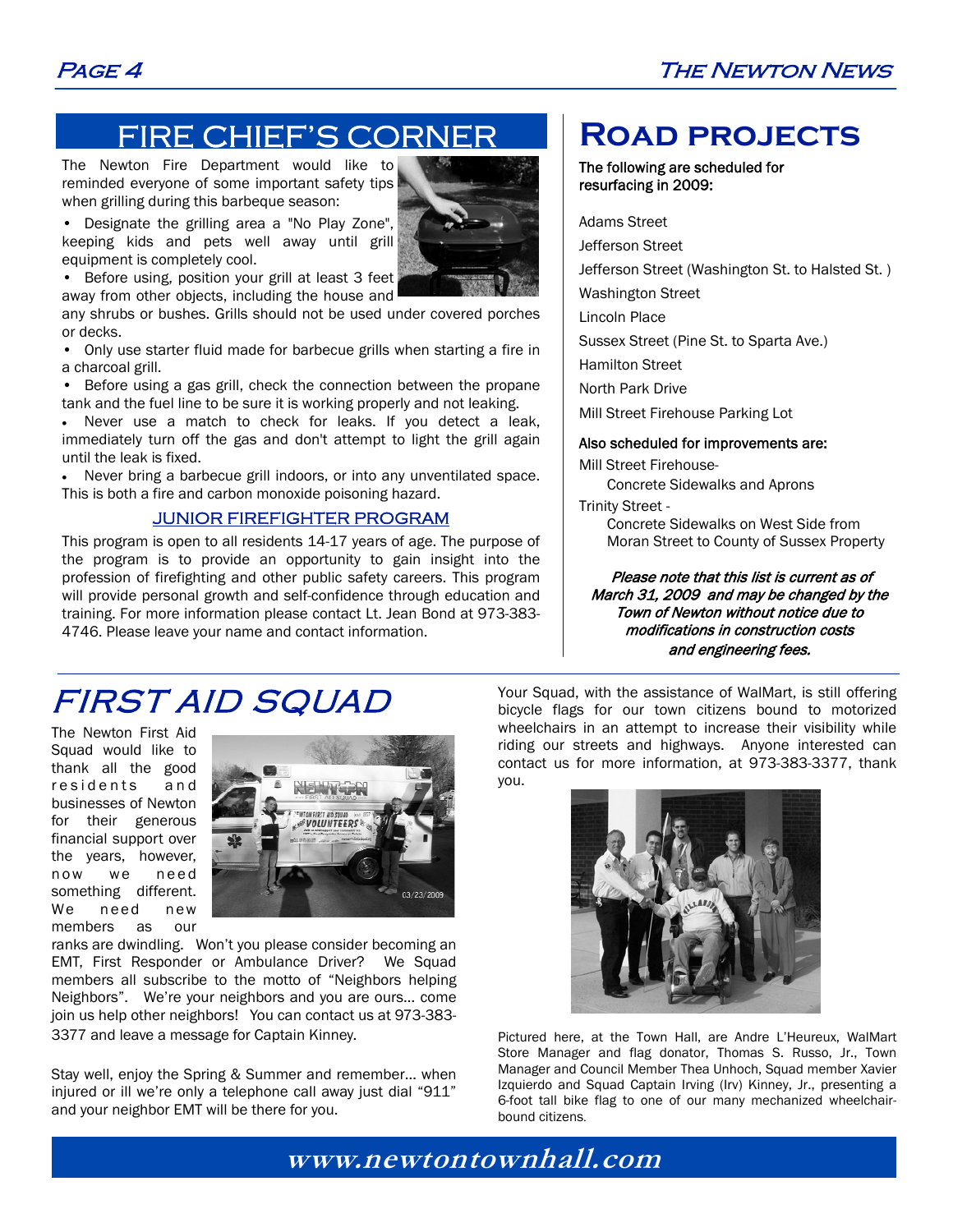# TRAFFIC ALERT

With the warmer weather upon us, pedestrian traffic will undoubtedly increase throughout the community. The Police Department will be implementing plans for some targeted traffic enforcement, focusing mainly on pedestrian safety.



Police officers operating under the Safe Routes to Schools grant will be conducting enforcement activities around crosswalks used by children walking to and from school. N.J.S.A. 39:4-36 requires that all drivers yield the right of way to a pedestrian

at a marked crosswalk. Enforcement details will be conducted during the months of May and June prior to the end of the school session.

Special traffic enforcement details will also target regular crosswalks in and around the business areas of Town,

Pet Disaster Plan

In an emergency don't forget to make provisions for your pets.

♥ Have a safe place to take your pets, especially in case an evacuation is ordered.

Remember: During an evacuation, American Red Cross disaster shelters cannot accept pets. Service animals that assist people with disabilities are the only animals allowed in Red Cross shelters.

Plan NOW, before an emergency, to find out whether



friends, relatives or pet-friendly hotels can shelter your animals in the event of a disaster. Keep a list of pet-friendly places, including phone numbers, with your other disaster supplies. Important: DO NOT ASSUME any hotel will allow pets until you have called and spoken with someone at that hotel.

- Assemble a pet disaster kit.
- Know what to do when a disaster approaches.

### CERTIFICATE OF **OCCUPANCY**

Inspections and subsequent issuance of a Certificate of Compliance before the re-occupancy by means of re-rental or re-sale of one and two family dwellings, and all commercial structures or rental portions are required. For residential units the Code requires a smoke detector inspection, carbon monoxide and fire extinguisher certification.

specifically Spring Street, Main Street, Park Place, High Street and Trinity Street. The enforcement effort will target not only a driver's responsibility to yield the right of way but a pedestrian's obligation in using due care for his or her own safety.

The speed limits on Woodside Avenue and Sparta Avenue have been lowered. The entire length of Woodside Avenue from the intersection of Main Street to Sparta Avenue has been lowered to 25mph. Sparta Avenue, from the intersection with Spring Street to Sussex Street has been lowered to 25mph and from Sussex Street to the Town line has been lowered to 30mph. Speed education and awareness efforts are underway using the Department's speed awareness trailer and through traffic stops with warnings mainly. Regular enforcement will follow a reasonable adjustment period.

### POLICE DESK



Residents should be aware that the Police Department would gladly keep watch on a home or property while the owner is away on vacation or for some other temporary obligation. It is of great benefit to police officers to

know if a property is vacant in order to be alert to keeping an extra watch as well as responding appropriately if suspicious activity is observed during regular patrol. Residents may stop in or telephone police headquarters at 973-383-2525 and department employees will solicit some necessary information about the property and contact information in the event of an emergency. Officers will inspect the property daily at various times to ensure the structure is secure and no obvious hazards exist.

#### Code enforcement reminders

The owner of the premises is to maintain the structures and exterior property. Also, occupant (s) of a dwelling unit are responsible for keeping that part of the structure which they occupy or control in a clean, sanitary and safe condition. All premises and exterior property shall be maintained free from weeds or plant growth in excess of ten (10) inches.

Receptacles for the storage of garbage and trash prior to connection shall be located in the rear yard of the premises or under cover within the building and shall be maintained in such a manner with the cover in place to prevent the creation of a nuisance or a menace to public health.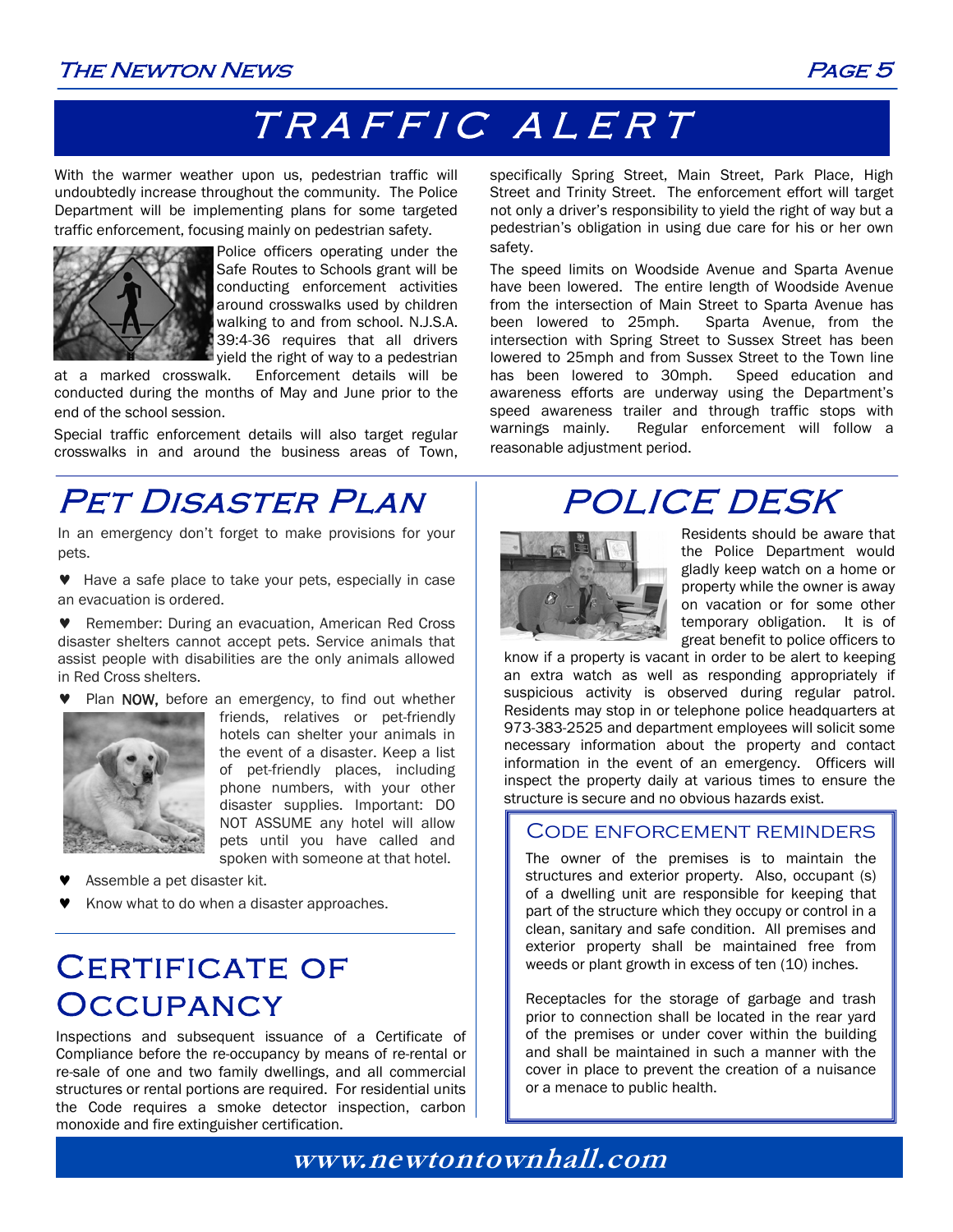# THE POOL AT MEMORY PARK

The Pool Season will begin on Thursday, June 18, 2009 and continue through Sunday, August 23, 2009. The pool is open to all Sussex County residents, seven days per week from Noon to 7:00pm. The pre-season badges for the municipal pool will be available for purchase in the Finance Office located on the ground floor of the Municipal Building at 39 Trinity Street beginning Wednesday, June 3rd. Badges may be purchased daily in the Finance Department between 9:00am and 4:30pm until the pool opens, at which time badges will be sold at the pool. The fees for passes for 2009 are as follows:



| Newton Residents:                                            | All Others:<br>(Residing outside of Town limits):             | <b>Senior Citizen:</b>               | <b>Swim Team</b><br>Participant: | Replacement<br><b>Badge</b> |
|--------------------------------------------------------------|---------------------------------------------------------------|--------------------------------------|----------------------------------|-----------------------------|
| Family - \$200.00*<br>Couple - \$150.00<br>Single - \$100.00 | Family - $$300.00*$<br>Couple - \$200.00<br>Single - \$125.00 | Couple - \$60.00<br>Single - \$35.00 | \$30.00                          | \$5.00                      |

\* Families shall include any adult, his or her spouse and their children 18 years of age or younger living together in one household.

Daily rates are: Senior Citizen - \$2.00 / All Others - \$5.00 \*Thursdays are free to Senior Citizens 55 years of age or older.



Session I - June 22 to July 10 Session II - July 13 to July 31 Session III - August 3 to 21

Swimming Lessons Fees: Season Pass Holder - \$30.00 All Others - \$75.00

Initially, each child will be permitted to participate in only one session during the season. Each session is 1/2 hr. each day Monday thru Friday, for 3 weeks. Sign-ups for swimming lessons will be on Thursday, June 18th and Friday, June 19th from 10:00am until Noon at the pool and during regular pool hours. Parents are to remain outside the fenced-in area during swimming lessons.

# NEWTON DAY

Plans are underway for *Newton Day* to take place on Saturday, June 13<sup>th</sup>, with a rain date of June 20<sup>th</sup>. The event will take place on Spring Street from Noon to 4:30pm and then move to Memory Park. Evening entertainment is planned for Memory Park that includes music, refreshments, kids games and fireworks. The annual "Miss Newton" contest is planned for June 13th. The contest will be held at Memory Park as part of the Newton Day festivities. The event will begin at 5:30pm, and will be open to all single Newton young women between 17 and 21 years of age. The "Little Miss and Mr. Newton" contest will be held on the same day. Details will be available when all of the plans are finalized. Applications for the above contests are available in the Recreation Office on the 2<sup>nd</sup> floor of the Municipal Building. For more information please visit the Town's website at www.newtontownhall.com.



GNCC

The Greater Newton Area Chamber of Commerce is excited to announce that it has opened its membership to residents of the greater Newton

area, who do not have a business affiliation, but wish to support their local businesses and community activities. Resident Patrons can join the Chamber for just \$75. Membership provides residents access to attend meetings, dinners, and social events and have their names published in a GNCC publication. Patrons do not have voting privileges. Please call (973) 300-0433 for information or an application.

> *The Newton News*  Editors - Terri Oswin & Thomas S. Russo, Jr.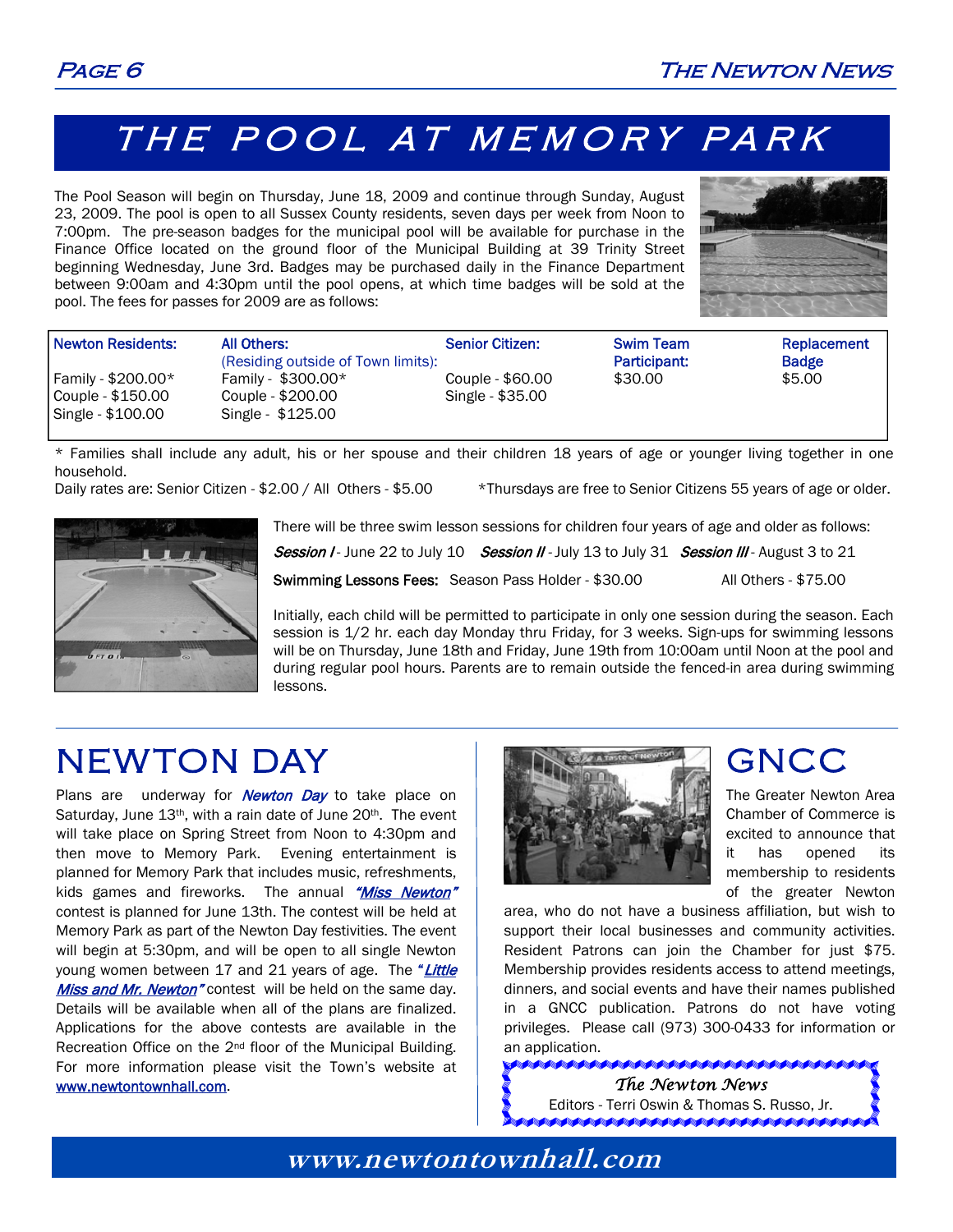# WATER AND SEWER UTILITY

The water and sewer utility continues to run as efficiently as possible. Water hydrants will be flushed each year in early spring and again in the fall. Water discoloration maybe experienced during the flushing of the hydrants. The Water Department will be working closely with ISO for the study being completed for the Newton Fire Department.

April 24, 2009, will mark the Water and Sewer Superintendent's, Bill Grennille, last day with the Town of Newton. Bill will be retiring after 22 years of service to the residents and customers of the Water & Sewer System. We here at Town Hall wish Bill all the best in his retirement!



The Morris Lake Reservoir is currently at spillway which will place the Town in good position as we enter the Spring and Summer months. For the third straight year an eagle has laid eggs in the eagle nest at Morris Lake.

Fishing at Morris Lake began on Saturday, April 11, 2009. Please note that there is a "No Fishing Zone" area, as

required by NJDEP to protect the bald eagles nesting. Fishing permits and maps providing the "No Fishing Zone" may be viewed at the Municipal Clerk's Office located on the first floor of the municipal building Monday thru Friday between the hours of 8:30am and 4:30pm.



# ZONING FAST FACTS

#### When do I need a zoning permit?

Zoning and Building permits are required for new construction plus most home improvement projects, including additions, decks, shed, fences, garages and PODS.

#### What information is need to obtain a zoning permit

You need to provide a current survey of your property with the proposed work to be done drawn to scale. You also need to provide the setback of the property, height of construction an dimensions of additions, decks, sheds fences etc.

#### What if my home is located in the Historic District?

Structures that are located in the Historic District require review for any exterior alterations by the Newton Historic Advisory Commission. Examples of alterations that must be reviewed are: Windows, Siding, Doors, Roofs and Signage. For more information on the Historic District please see the Historic website at **www.historicnewton.com**.

Kathy Citterbart is Newton's Zoning Officer as well as at the Historic Preservation Advisory Commission's secretary. She would be happy to answer any questions you may have and can be reached at 973-383-3521 ext. 227, or at **kcitterbart@newtontownhall.com.** 

### **COMMUNITY DEVELOPMENT**

This Department has been busy working on Plan Endorsement through the Office of Smart Growth. Plan Endorsement took the place of Regional Center Designations. On February 18, 2009 the Town received approval from the New Jersey Planning Commission on their Plan Endorsement Application. Newton will have to complete an MOU and Action Plan with the Office of Smart Growth.

The Community Development Department has been busy working with the Visionary Planner on the Redevelopment Plan for 56 Sparta Avenue. The Redevelopment Plan was adopted by the Newton Town Council on March 23, 2009.

### Recycling news

The Town of Newton conducts monthly curbside pick up of commingled recycling and newspaper. For a list of dates for your street please review the recycling schedule on the Town of Newton's website at **www.newtontownhall.com**. As a reminder containers placed curbside can be no larger than 35 gallons.

Recycling center hours are Thursday 8:00 a.m. to 4:00 p.m. and Saturdays 8:00 a.m. to 1:00 p.m.